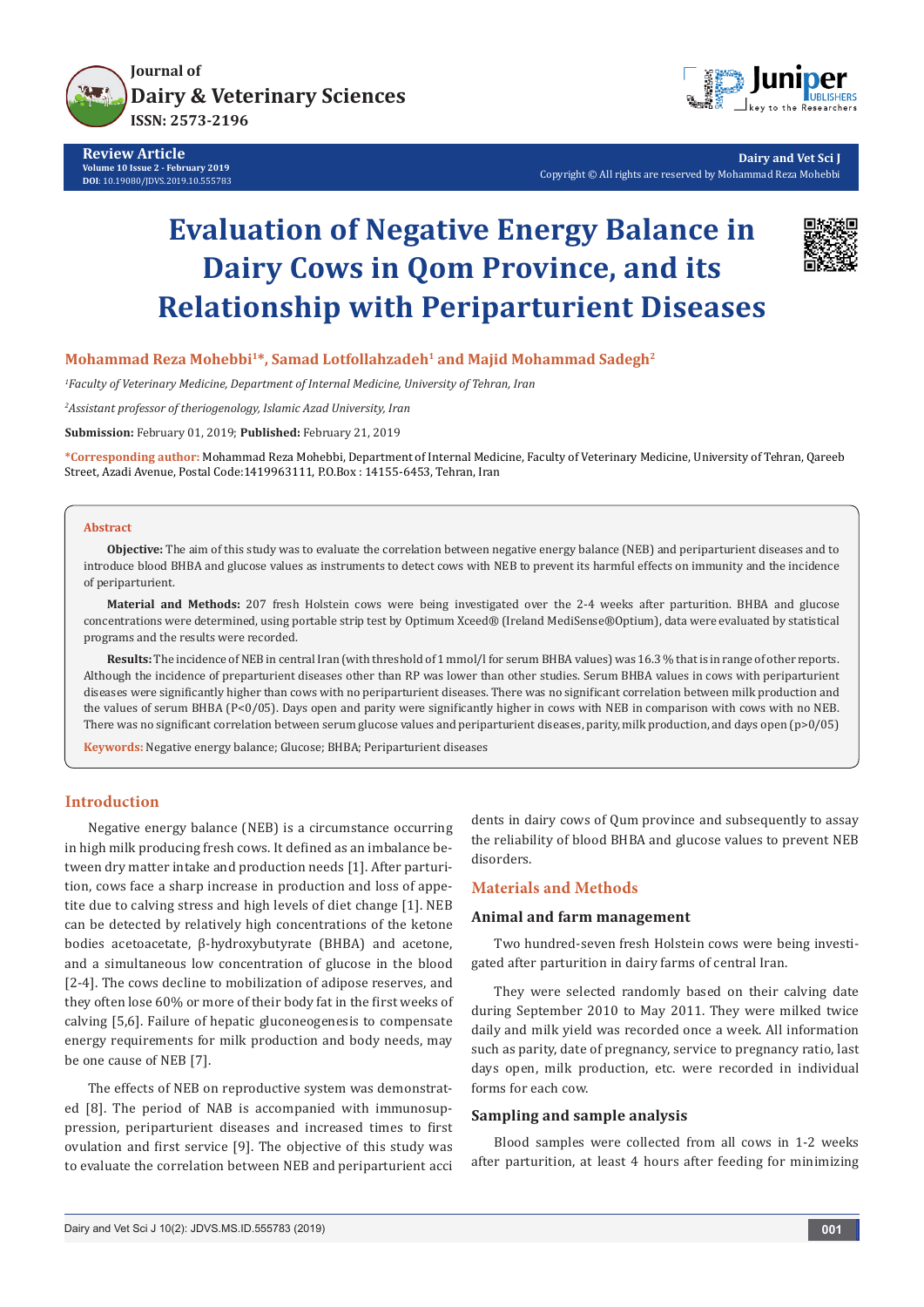the effect of feeding on the results. BHBA and glucose concentrations were determined on-farm, using portable strip test by Optium Xceed® (Ireland MediSense®Optium), according to the instruction of the producing company. Sensitivity and specificity of the Optium Xceed® has been evaluated 100 % in one study [10], 90% and 98 % respectively in another study [11].

#### **Statistical analysis**

In this study, SPSS software was used for statistical analysis of the data. One Sample Kolmograv-Smimov test is used to determine the normal distribution of the BHBA and glucose values of blood serum. Kruskal-Wallis and One-way ANOVA tests were used to evaluate the difference between BHBA and glucose in various groups of sick and healthy cows, respectively. The Chisquare test was used to evaluate the distribution of the cows in two groups of normal and high BHBA and glucose levels of the blood samples. Pearson test was also used to evaluate correlation between days open, parity and milk production with BHBA and glucose levels of the blood samples. The two tails level of statistical significance was present at p≤ 0.05.

#### **Results**

Averages of milk production, parity, weight of calves at berth, days open, BHBA, and glucose values of blood serum were 10487±1090, 2.38±0.8, 40.38±1.04 kg, 191.149.08, 0.75±0.12 mmol/l, and 63.96±4.17 mg/dl, respectively. Averages of milk production, parity, BHBA value, and glucose value in cows with periparturient diseases were as followed: 10458±382.84 kg, 3.37±0.49, 1.44±0.42 mmol/l, and 56.26±10.34. Averages of the above parameters in healthy cows were 10860±1477.84, 2.13±0.17, 0.56±0.11 mmol/l, and 68.31±14.41 mg/dl, respectively. Statistical tests indicated that serum BHBA values in cows with periparturient diseases were significantly higher than cows with no periparturient diseases. Table 1 shows the average values of BHBA and glucose in healthy cows and cows with periparturient diseases. Statistical tests indicated the significant difference between serum values of BHBA in healthy cows and cows with periparturent diseases (p=0.01), but the difference between serum values of glucose in healthy cows and cows with periparturient diseases were insignificant (p>0.05).

**Table 1:** average values of blood serum BHBA and glucose in healthy cows and cows with periparturient diseases.

| <b>Periparturient diseases</b> | <b>Number of cows</b> | Percentage | <b>BHBA</b> values | <b>Glucose values</b> |
|--------------------------------|-----------------------|------------|--------------------|-----------------------|
| No diseases                    | 174                   | 83.7       | 0.57               | 77.41                 |
| RP                             | 14                    | 6.7        | 1.37               | 59.33                 |
| Dystocia                       | 5                     | 2.4        | 1.34               | 71.00                 |
| RP+ milk fever                 | $\overline{4}$        | 1.9        | 1.72               | 54.24                 |
| Fatty liver                    | $\overline{1}$        | 0.5        | 3.5                | 69.80                 |
| Downer cow syndrome            | 1                     | 0.5        | 1.3                | 57.18                 |
| Mastitis                       | 3                     | 1.4        | 0.56               | 58.34                 |
| LDA                            | $\overline{2}$        |            | 4.5                | 38.77                 |
| $RP+$ metritis                 | 1                     | 0.5        | 4.2                | 52.55                 |
| Ketosis                        | $\overline{2}$        |            | 1.05               | 46.11                 |
| Laminitis                      | $\mathbf{1}$          | 0.5        | 1.5                | 73.12                 |
| Total                          | 208                   | 100        | 0.75               | 63                    |

**Table 2:** comparison between healthy cows and cows with different periparturient diseases based on the BHBA threshold.

| Periparturient diseases | BHBA<1 (%)   | BHBA>1(%)      | Total $(\%)$ |
|-------------------------|--------------|----------------|--------------|
| No diseases             | 76.4         | 7.2            | 83.7         |
| RP                      | 2.4          | 4.3            | 6.7          |
| Dystocia                | 1.9          | 0.5            | 2.4          |
| RP+ milk fever          | 0.9          | 1              | 1.9          |
| Fatty liver             | $\mathbf{0}$ | 0.5            | 0.5          |
| Downer cow syndrome     | $\mathbf{0}$ | 0.5            | 0.5          |
| Mastitis                | 1.4          | $\mathbf{0}$   | 1.4          |
| LDA                     | $\mathbf{0}$ | $\overline{1}$ | $\mathbf{1}$ |
| RP+ metritis            | $\Omega$     | 0.5            | 0.5          |
| Ketosis                 | 0.5          | 0.5            | $\mathbf{1}$ |
| Laminitis               | $\mathbf{0}$ | 0.5            | 0.5          |
| Total                   | 83.7         | 16.3           | 100          |

In this study threshold of 1 mmol/l for serum BHBA is indicated as a cut point of NEB. Healthy cows with no periparturent

diseases and cows with periparturent diseases were compered based on the standard threshold of BHBA (1mmol/l) (24 the)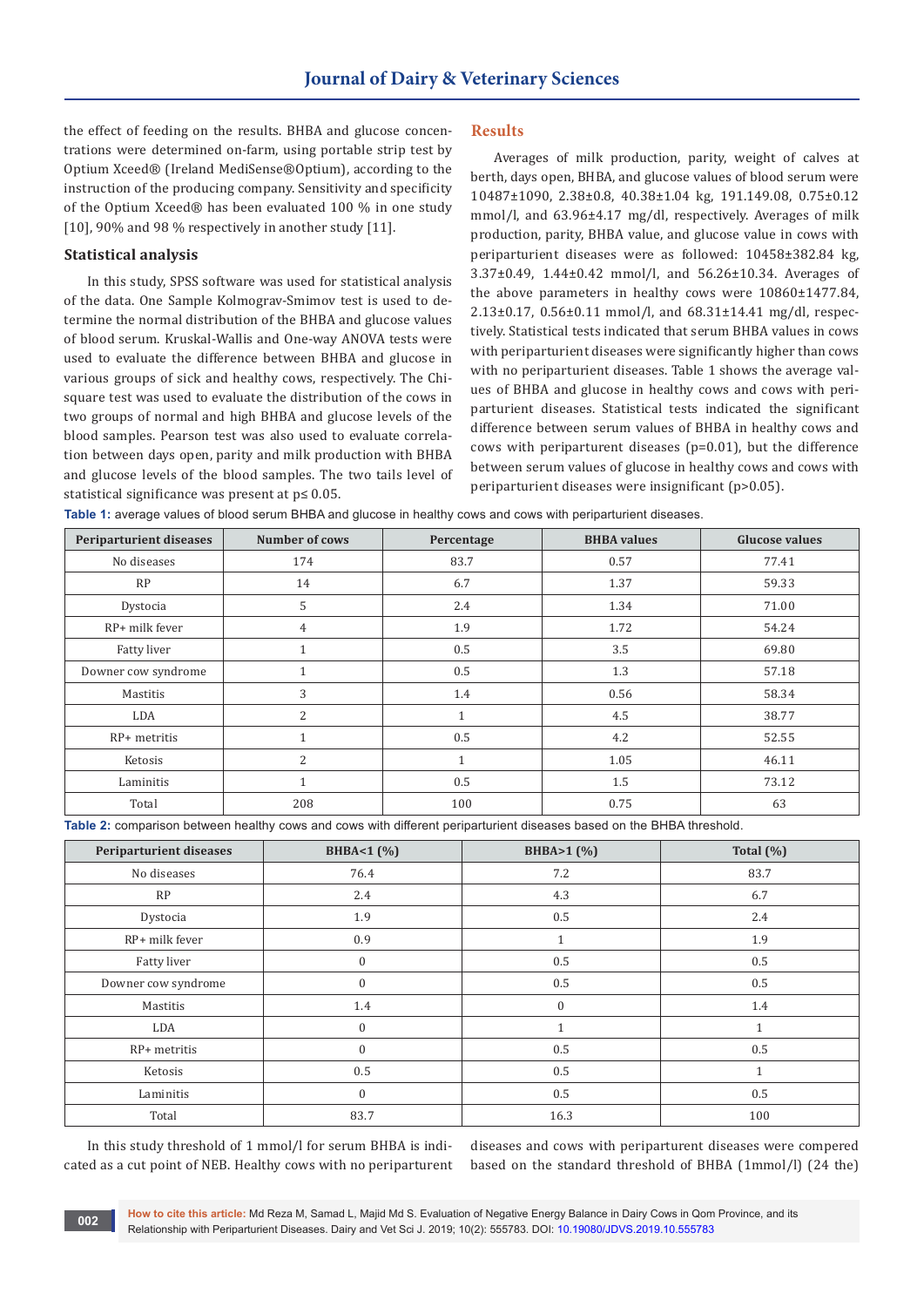and the K-square test showed that the cows with periparturient diseases significantly have the BHBA values higher than 1 mmol/l ( $p<0.05$ ) (Table 2). Totally 57.17 % of cows with NEB, involved with periparturent diseases compared with 6.8 % of cows with no NEB. Comparison between cows with no NEB and cows with NEB, about days open is showed in Table 3 and cows with NEB significantly had the higher days open (P<0.5). Also, the incidence of NEB was compared with number of parity and the group with NEB had significantly more parity (3.38 parity) than group with no NEB (2.19 parity) (Table 4).

**Table 3:** comparison between days open in cows with lower and higher than 1 mmol/l serum BHBA.

| Groups                    | Number of<br>cows | Per-<br>centage | Days Open<br>Mean |
|---------------------------|-------------------|-----------------|-------------------|
| BHBA>1 (cows with NEB)    | 29                | 20.7            | 131.5             |
| BHBA<1 (cows with no NEB) | 111               | 79.3            | 93.19             |
| total                     | 140               | 100             | 101.1             |

**Table 4:** comparison between parity in cows with lower and higher than 1 mmol/l serum BHBA.

| Groups                    | Number of<br>cows | Per-<br>centage | Parity<br>Mean |
|---------------------------|-------------------|-----------------|----------------|
| BHBA>1 (cows with NEB)    | 34                | 16              | 3.38           |
| BHBA<1 (cows with no NEB) | 174               | 83.7            | 2.19           |
| Total                     | 208               | 100             | 2.38           |

## **Discussion**

Duffield introduced two tests to investigate NEB, pre-calving NEFA and post-calving BHBA blood values [12]. In this study, measurement of BHBA and glucose blood values in fresh cows is used to evaluate NEB. Kocako [13] showed the rate of periparturent diseases in fresh cows as: milk fever 7.2 %, DA 3.3 %, ketosis 3.7 %, and RP 9 % [13]. In the current study, incidence of periparturent diseases was recorded as: milk fever1.4 %, DA 1.4 %, clinical ketosis 1 %, RP 9.5 %, septic metritis 1 %, and mastitis 1.4 %. All diseases other than RP had the lower incidence in comparison with other studies; however, in one study Tai-Young [14] recorded the incidence of RP 14 % which is higher than current study. The prevalence of subclinical ketosis was reported in wide ranges. Prevalence for increase in BHBA in fresh cows has ranged from 8.9 to 34 % in different studies. In this study, 16.3% of sampled fresh cows had the BHBA higher than 1mmol/l (Table 2).

In most studies, NEB has most correlation with DA [15]. In current study there was a significant relationship between NEB and the incidence of DA, RP, and metritis. It has been demonstrated that the severity and duration of NEB have the positive correlation with the time of first ovulation after calving [16,17]. And, in another study animals with BHBA concentrations >or=10mg/ dL had a 13% decrease in risk of pregnancy [18]. In this study, the correlation between days open and serum BHBA values was calculated. Statistical analysis showed that mean days open in group of cows with BHBA >1 mmol/l is 131.5 days and in a group of cows with BHBA <1 mmol/l is 93/19 mmol/l (p<0.05). In two study greater serum BHBA post-calving were associated with less milk yield, greater milk fat percentage, and less milk protein percentage [18,19]. But Kaupe [20] indicated that there is a significant positive relationship between BHBA concentration and milk production while the cows with increased BHBA significantly have the higher milk production that can be result in being in the higher risk for ketosis in this group [20].

There was no significant correlation between milk production and the values of serum BHBA (P<0/05). Parity 1 cows mobilized fewer fatty resources than parity 2 and 3 cows [21]. But in another study, there was no meaningful correlation between parity and ketosis [13]. In current study mean parity of cows with BHBA>1 mmol/l was 3.38 and of cows with BHBA<1 mmol/l was 2.19 (p<0.05). Several studies reported that concentrations of plasma glucose and insulin in cows with fatty liver disease were not lower [22,23]. In another study IGF-I (PZ0.001) and glucose (PZ0.001) concentrations, were lower in Sever NEB in comparison with Mild NEB cows [24-26]. In this study mean glucose concentration in cows with BHBA>1 and cows with BHBA<1 was 42.5 $\pm$ 4.72 mg/dl and 69.46 $\pm$ 3.76 mg/dl respectively (p<0.05). But There was no significant correlation between serum glucose values and periparturent diseases, parity, milk production, and days open  $(p>0.05)$ .

## **Conclusion**

Based on the findings of this study, measurement of blood BHBA and glucose values are reliable to detect NEB and prevention of periparturient diseases with more emphasis on BHBA. The authors declare that this study is done in the limited geographic area and in limited cow sample size and it needs to be done in larger population considering other involving factors such as dry mater intake before and after parturition.

### **Acknowledgement**

The authors express their grateful thanks to the Islamic Azad University, Garmsar branch for technical supports.

#### **References**

- 1. Rossi F, Righi F, Romanelli S, Quarantelli A (2008) Reproductive efficiency of dairy cows under negative energy balance conditions Ann Fac Medic Vet di Parma, XXVIII (173): 180.
- 2. [Duffield T, Sandals D, Leslie KE, Lissemore K, McBride BW \(1998\) Effect](https://www.ncbi.nlm.nih.gov/pubmed/9785226)  [of prepartum administration of monensin in a controlled release cap](https://www.ncbi.nlm.nih.gov/pubmed/9785226)[sule on postpartum energy indicators in lactating dairy cows. J Dairy](https://www.ncbi.nlm.nih.gov/pubmed/9785226)  [Sci 81: 2354- 2359.](https://www.ncbi.nlm.nih.gov/pubmed/9785226)
- 3. [Melendez P, Goff JP, Risco CA, Archbald LF, Littell R, \(2006\) Incidence](https://www.ncbi.nlm.nih.gov/pubmed/16202461)  [of subclinical ketosis in cows supplemented with a monensin con](https://www.ncbi.nlm.nih.gov/pubmed/16202461)[trolled-release capsule in Holstein cattle, Florida, USA. Preventive Vet](https://www.ncbi.nlm.nih.gov/pubmed/16202461)[erinary Medicine 73: 33-42.](https://www.ncbi.nlm.nih.gov/pubmed/16202461)
- 4. [Ingvartsen KL \(2006\) Feeding- and management-related diseases in](https://www.sciencedirect.com/science/article/pii/S0377840105003184)  [the transition cow: Physiological adaptations around calving and strat](https://www.sciencedirect.com/science/article/pii/S0377840105003184)[egies to reduce feeding-related diseases. Anim Feed Sci Technol 126:](https://www.sciencedirect.com/science/article/pii/S0377840105003184)  [175-213.](https://www.sciencedirect.com/science/article/pii/S0377840105003184)
- 5. [Kadokawa H, Martin BG \(2006\) A new perspective on Management of](https://www.ncbi.nlm.nih.gov/pubmed/16538035)  [reproduction in dairy cows: the need for detailed metabolic informa](https://www.ncbi.nlm.nih.gov/pubmed/16538035)[tion, an improved selection index and extended lactation. J Reprod Dev](https://www.ncbi.nlm.nih.gov/pubmed/16538035)  [52: 161-168.](https://www.ncbi.nlm.nih.gov/pubmed/16538035)